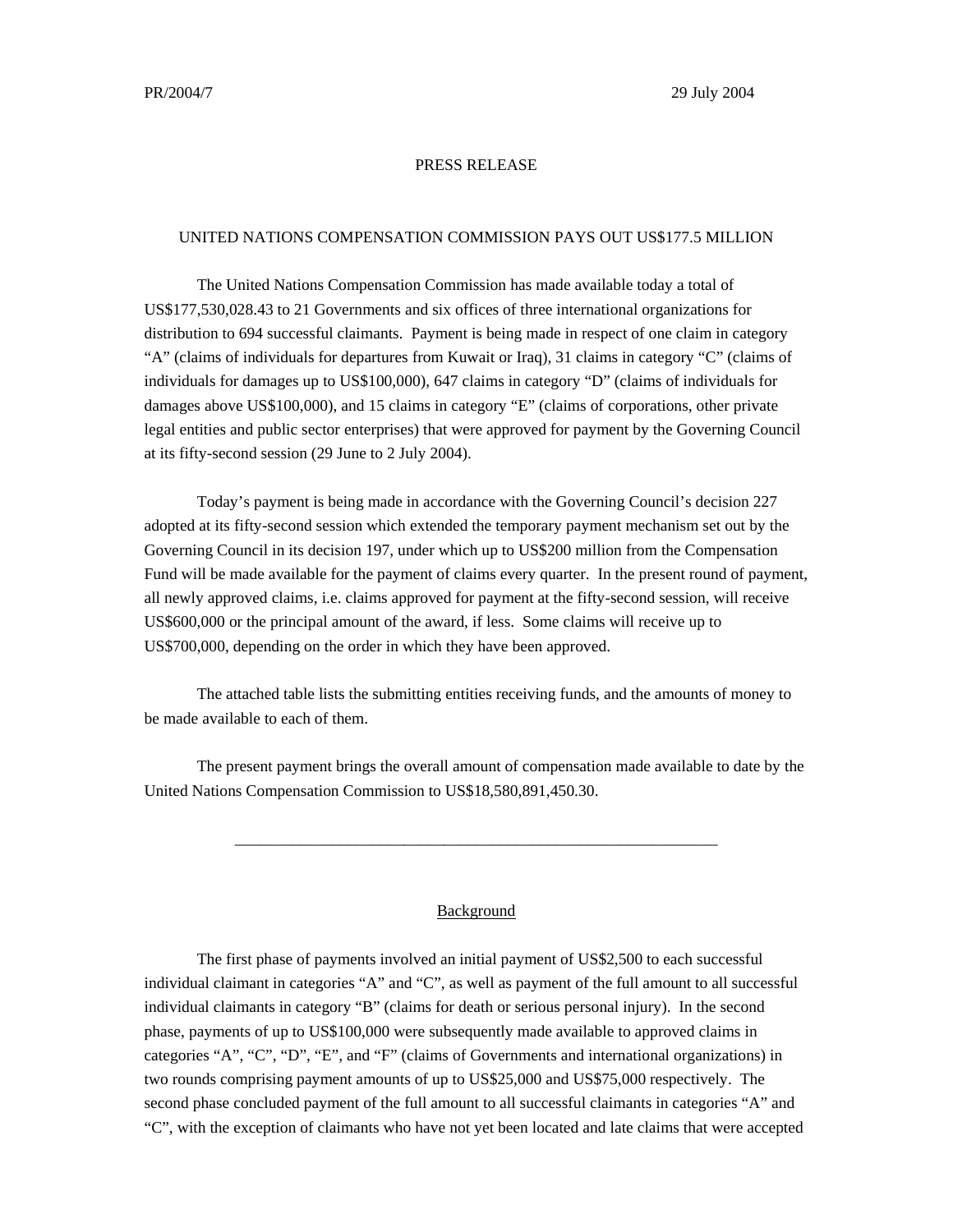for filing by the Governing Council at a later stage. A total of US\$8,396,804,652.56 was made available to 1,503,199 claimants in all categories under the first and second phases of payments.

In the third phase of the payments mechanism, which commenced in October 2000, each successful claimant in categories "D", "E" and "F" received an initial amount of up to US\$5 million in accordance with decision 100 of the Governing Council of the UNCC. Subsequent rounds of payments of up to US\$10 million were made to successful claimants in these categories of claims in the order in which they have been approved. A total of US\$9,217,443,742.10 has been made available to 7,911 claimants in categories "D", "E" and "F" under the third phase.

At the forty-eighth session (June 2003), the Governing Council adopted decision 197, establishing a temporary payment mechanism in light of the reduction in the Compensation Fund's income, following the adoption of Security Council resolution 1483 (2003), which provides in paragraph 21 that the Fund shall receive 5 per cent of all export sales of petroleum, petroleum products, and natural gas from Iraq. Under this temporary payment mechanism, up to US\$200 million from the Compensation Fund was made available for the payment of successful claims on a quarterly basis following each session of the Governing Council (from the forty-eighth to the fifty-first sessions, inclusive). Successful claimants in all categories received an initial amount of US\$100,000 or the unpaid principal amount of the award, if less, with the disbursement of subsequent rounds of payments of US\$100,000 to successful claimants in all categories in the order in which they had been approved at the sessions described above, until the available funds for distribution had been exhausted. As noted above, this temporary mechanism was extended by the Governing Council at its fifty-second session.

The Governing Council monitors the distribution of payments to claimants by the relevant Governments and international organizations. Governments and international organizations are obligated to distribute funds to successful claimants expeditiously and to report to the Commission on payments made to claimants. Any funds undistributed to claimants by Governments and international organizations within twelve months of receiving payment shall be returned to the Commission. Further payments to Governments and international organizations shall be suspended where they fail to report on the distribution of funds to successful claimants or fail to return undistributed funds on time.

Further information about the Commission can be found on its website located at www.uncc.ch.